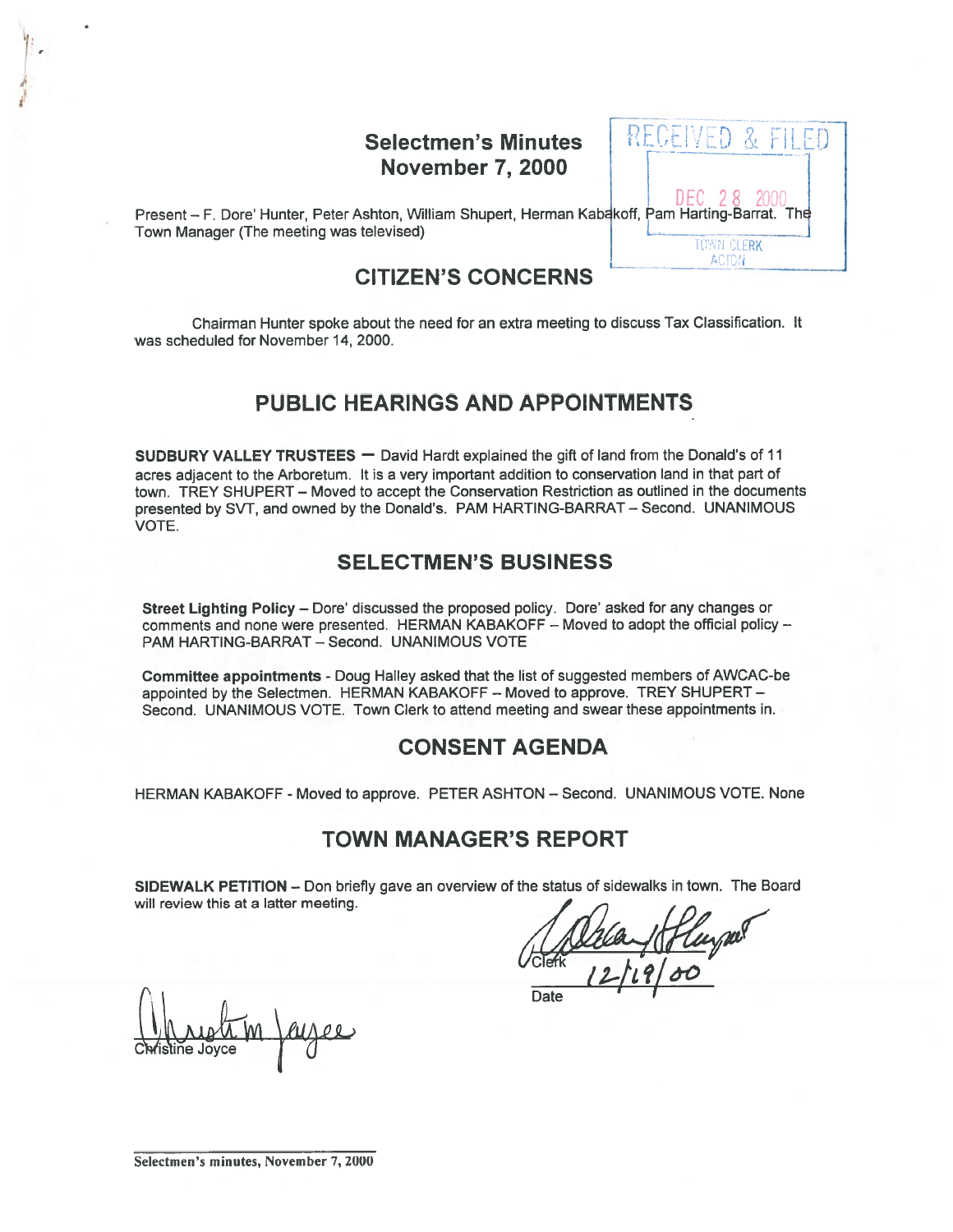November 3, 2000

TO: Board of Selectmen

FROM: F. Dore' Hunter, Chairman REVISED TOWN MANAGER'S REPORT

SUBJECT: Selectmen's Report

# AGENDA

# November 7, 2000 8:00 P.M. in Room 204

# NOTE 8:00 Starting time due to Elections

I. CITIZEN'S CONCERNS

# II. PUBLIC HEARINGS & APPOINTMENTS

1. 8:00 SUDBURY VALLEY TRUSTEES – Representatives for SVT will be presenting James and Mary Donald's <sup>p</sup>lans for <sup>p</sup>lacing some of their land on Taylor Road into conservation restrictions.

## III. SELECTMEN'S BUSINESS

2. STREET LIGHT POLICY — Enclosed please find <sup>a</sup> copy of the proposed Policy for Board review and action.

3. WASTEWATER CITIZENS ADVISORY COMMITTEE — Enclosed please find <sup>a</sup> reques<sup>t</sup> for appointment of members to this advisory committee.

#### 4. OTHER BUSINESS

## IV CONSENT AGENDA

4. AUDUBON HILL SENIOR CENTER LEASE — Enclosed please find <sup>a</sup> copy of counsel's letter and <sup>a</sup> copy of the Notice to be signed.

5. ACCEPT MINUTES — Enclosed please find the minutes of October 10, 2000 for approval.

6. CABLE TV ADVISORY COMMITTEE - Enclosed please find Volunteer forms forwarded from the VCC with regard to appointing Stuart Gilmore, Donald Lane, and Robert Burnham as members of the Cable Advisory Committee with <sup>a</sup> term to end 6/30/2003 for Board action.

7. ONE DAY LIQUOR LICENSE — Enclosed please find <sup>a</sup> reques<sup>t</sup> from the Church of the Good Shepherd for <sup>a</sup> One-day Liquor License in conjunction with their silent auction to be held on 12/3/00 for Board action.